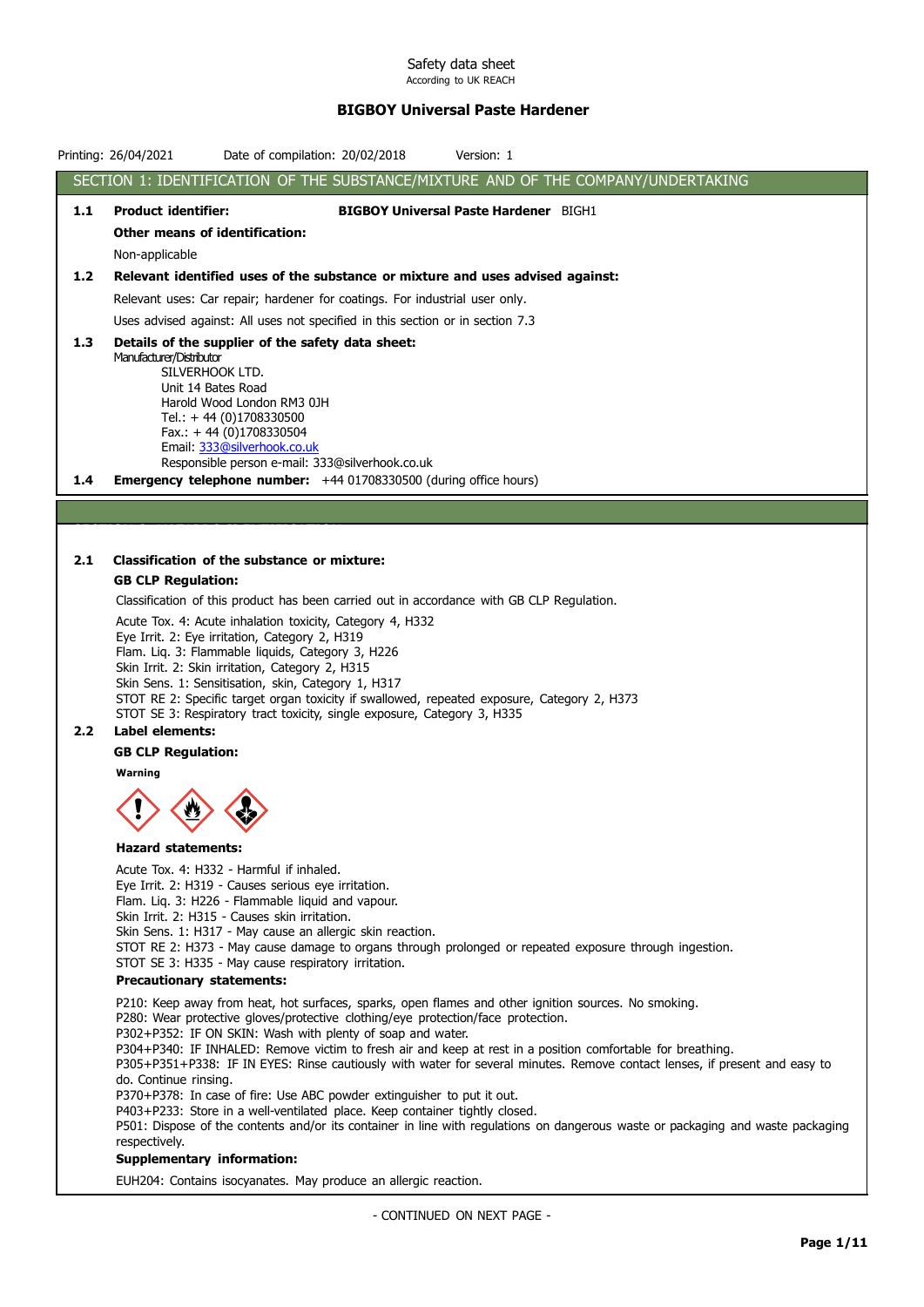# BIGBOY Universal Paste Hardener

|     | Printing: 26/04/2021                    | Date of compilation: 20/02/2018<br>Version: 1                                                                                                                          |               |
|-----|-----------------------------------------|------------------------------------------------------------------------------------------------------------------------------------------------------------------------|---------------|
|     |                                         | SECTION 2: HAZARDS IDENTIFICATION (continued)                                                                                                                          |               |
| 2.3 | <b>Other hazards:</b><br>Non-applicable | Substances that contribute to the classification<br>Hexamethylene diisocyanate, oligomers; Xylene; Ethylbenzene; Hexamethylene-di-isocyanate                           |               |
|     |                                         | SECTION 3: COMPOSITION/INFORMATION ON INGREDIENTS                                                                                                                      |               |
| 3.1 | Substance:                              |                                                                                                                                                                        |               |
|     | Non-applicable                          |                                                                                                                                                                        |               |
| 3.2 | <b>Mixture:</b>                         |                                                                                                                                                                        |               |
|     |                                         | <b>Chemical description:</b> Mixture composed of chemical products                                                                                                     |               |
|     | <b>Components:</b>                      |                                                                                                                                                                        |               |
|     |                                         | In accordance with Annex II of The REACH etc. (Amendment etc.) (EU Exit) Regulations 2020, the product contains:                                                       |               |
|     | Identification                          | Chemical name/Classification                                                                                                                                           | Concentration |
|     | CAS: 28182-81-2                         | Hexamethylene diisocyanate, oligomers<br>€<br>Acute Tox. 4: H332; Skin Sens. 1: H317; STOT SE 3: H335 - Warning                                                        | $25 - 50 %$   |
|     | 1330-20-7<br>CAS:                       | <b>Xylene</b><br>Acute Tox. 4: H312+H332; Asp. Tox. 1: H304; Eye Irrit. 2: H319; Flam. Liq. 3: H226; Skin Irrit. 2: H315; STOT<br>RE 2: H373; STOT SE 3: H335 - Danger | $25 - 50%$    |
|     | 100-41-4<br>CAS:                        | Ethylbenzene<br>$\diamondsuit \diamondsuit \diamondsuit$<br>Acute Tox. 4: H332; Asp. Tox. 1: H304; Flam. Liq. 2: H225; STOT RE 2: H373 - Danger                        | $1 - 2,5%$    |
|     | 822-06-0<br>CAS:                        | Hexamethylene-di-isocyanate<br>Acute Tox. 3: H331; Eye Irrit. 2: H319; Resp. Sens. 1: H334; Skin Irrit. 2: H315; Skin Sens. 1: H317; STOT SE 3:<br>◈◇<br>H335 - Danger | $< 1 \%$      |
|     |                                         | To obtain more information on the hazards of the substances consult sections 11, 12 and 16.                                                                            |               |

# SECTION 4: FIRST AID MEASURES

### 4.1 Description of first aid measures:

The symptoms resulting from intoxication can appear after exposure, therefore, in case of doubt, seek medical attention for direct exposure to the chemical product or persistent discomfort, showing the SDS of this product.

### By inhalation:

Remove the person affected from the area of exposure, provide with fresh air and keep at rest. In serious cases such as cardiorespiratory failure, artificial resuscitation techniques will be necessary (mouth to mouth resuscitation, cardiac massage, oxygen supply,etc.) requiring immediate medical assistance.

### By skin contact:

Remove contaminated clothing and footwear, rinse skin or shower the person affected if appropriate with plenty of cold water and neutral soap. In serious cases see a doctor. If the product causes burns or freezing, clothing should not be removed as this could worsen the injury caused if it is stuck to the skin. If blisters form on the skin, these should never be burst as this will increase the risk of infection.

# By eye contact:

Rinse eyes thoroughly with lukewarm water for at least 15 minutes. Do not allow the person affected to rub or close their eyes. If the injured person uses contact lenses, these should be removed unless they are stuck to the eyes, in which case this could cause further damage. In all cases, after cleaning, a doctor should be consulted as quickly as possible with the SDS of the product.

### By ingestion/aspiration:

Do not induce vomiting, but if it does happen keep the head down to avoid aspiration. Keep the person affected at rest. Rinse out the mouth and throat, as they may have been affected during ingestion.

## 4.2 Most important symptoms and effects, both acute and delayed:

Acute and delayed effects are indicated in sections 2 and 11.

### 4.3 Indication of any immediate medical attention and special treatment needed:

### Non-applicable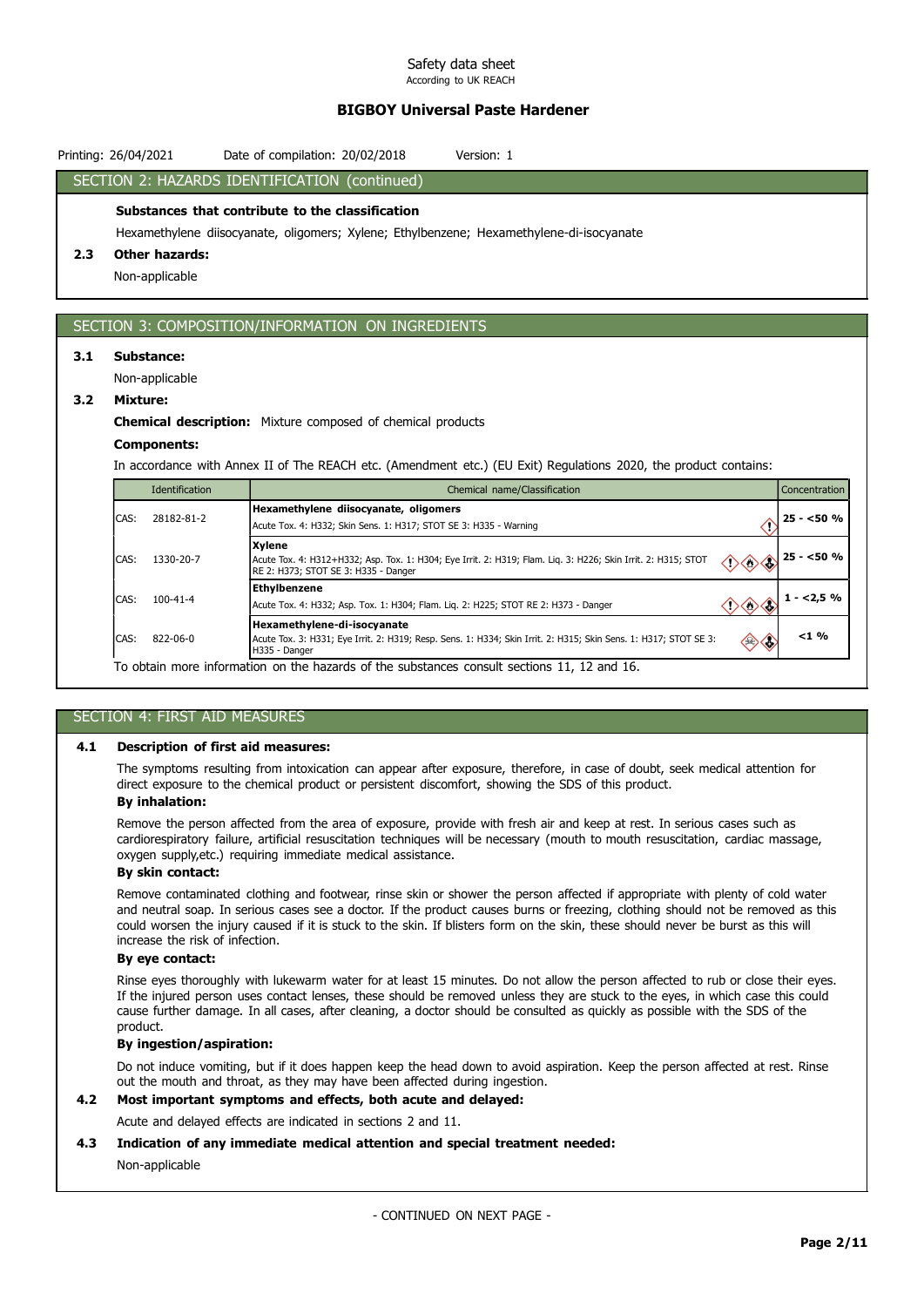# BIGBOY Universal Paste Hardener

| Date of compilation: 20/02/2018<br>Printing: 26/04/2021<br>Version: 1 |
|-----------------------------------------------------------------------|
|-----------------------------------------------------------------------|

### SECTION 5: FIREFIGHTING MEASURES

#### 5.1 Extinguishing media:

### Suitable extinguishing media:

If possible use polyvalent powder fire extinguishers (ABC powder), alternatively use foam or carbon dioxide extinguishers (CO₂).

#### Unsuitable extinguishing media:

IT IS RECOMMENDED NOT to use full jet water as an extinguishing agent.

#### 5.2 Special hazards arising from the substance or mixture:

As a result of combustion or thermal decomposition reactive sub-products are created that can become highly toxic and, consequently, can present a serious health risk.

### 5.3 Advice for firefighters:

Depending on the magnitude of the fire it may be necessary to use full protective clothing and self-contained breathing apparatus (SCBA). Minimum emergency facilities and equipment should be available (fire blankets, portable first aid kit,...).

## Additional provisions:

Act in accordance with the Internal Emergency Plan and the Information Sheets on actions to take after an accident or other emergencies. Eliminate all sources of ignition. In case of fire, cool the storage containers and tanks for products susceptible to combustion, explosion or BLEVE as a result of high temperatures. Avoid spillage of the products used to extinguish the fire into an aqueous medium.

# SECTION 6: ACCIDENTAL RELEASE MEASURES

#### 6.1 Personal precautions, protective equipment and emergency procedures:

Isolate leaks provided that there is no additional risk for the people performing this task. Evacuate the area and keep out those without protection. Personal protection equipment must be used against potential contact with the spilt product (See section 8). Above all prevent the formation of any vapour-air flammable mixtures, through either ventilation or the use of an inert medium. Destroy any source of ignition. Eliminate electrostatic charges by interconnecting all the conductive surfaces on which static electricity could form, and also ensuring that all surfaces are connected to the ground.

## 6.2 Environmental precautions:

This product is not classified as hazardous to the environment. Keep product away from drains, surface and underground water.

#### 6.3 Methods and material for containment and cleaning up:

It is recommended:

Absorb the spillage using sand or inert absorbent and move it to a safe place. Do not absorb in sawdust or other combustible absorbents. For any concern related to disposal consult section 13.

### 6.4 Reference to other sections:

See sections 8 and 13.

#### SECTION 7: HANDLING AND STORAGE

#### 7.1 Precautions for safe handling:

A.- Precautions for safe manipulation

Comply with the current legislation concerning the prevention of industrial risks. Keep containers hermetically sealed. Control spills and residues, destroying them with safe methods (section 6). Avoid leakages from the container. Maintain order and cleanliness where dangerous products are used.

B.- Technical recommendations for the prevention of fires and explosions

Transfer in well ventilated areas, preferably through localized extraction. Fully control sources of ignition (mobile phones, sparks,…) and ventilate during cleaning operations. Avoid the existence of dangerous atmospheres inside containers, applying inertization systems where possible. Transfer at a slow speed to avoid the creation of electrostatic charges. Against the possibility of electrostatic charges: ensure a perfect equipotential connection, always use groundings, do not wear work clothes made of acrylic fibres, preferably wearing cotton clothing and conductive footwear. Comply with the essential security requirements for equipment and systems defined in The Equipment and Protective Systems Intended for Use in Potentially Explosive Atmospheres Regulations 2016 and with the minimum requirements for protecting the security and health of workers under the selection criteria of The Dangerous Substances and Explosive Atmospheres Regulations 2002, 2002 No. 2776. Consult section 10 for conditions and materials that should be avoided.

C.- Technical recommendations to prevent ergonomic and toxicological risks

Do not eat or drink during the process, washing hands afterwards with suitable cleaning products.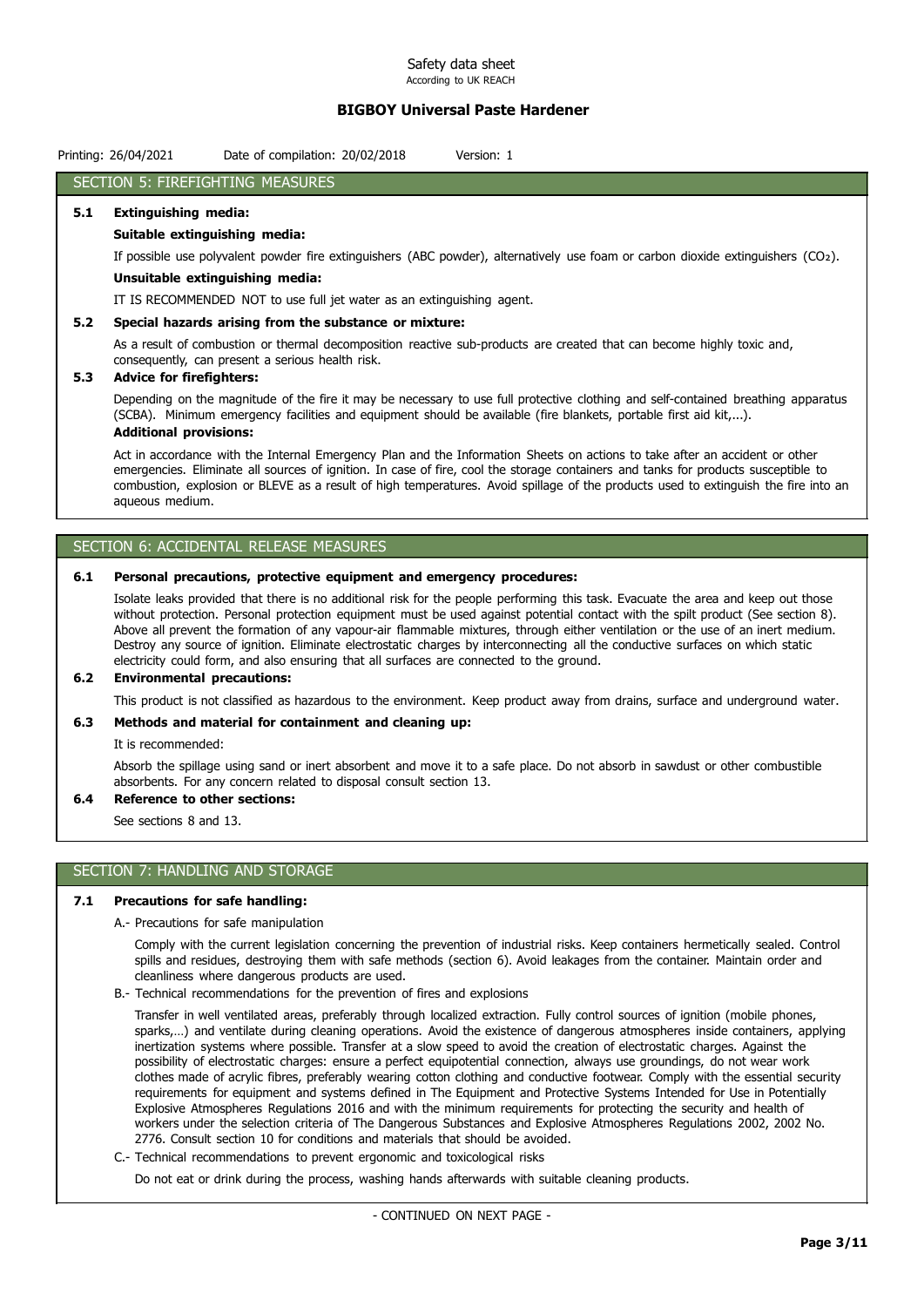# BIGBOY Universal Paste Hardener

|     | Printing: 26/04/2021               | Date of compilation: 20/02/2018<br>Version: 1                                                                 |
|-----|------------------------------------|---------------------------------------------------------------------------------------------------------------|
|     |                                    | SECTION 7: HANDLING AND STORAGE (continued)                                                                   |
|     |                                    | D.- Technical recommendations to prevent environmental risks                                                  |
|     |                                    | It is recommended to have absorbent material available at close proximity to the product (See subsection 6.3) |
| 7.2 |                                    | Conditions for safe storage, including any incompatibilities:                                                 |
|     | A.- Technical measures for storage |                                                                                                               |
|     | Minimum Temp.:                     | 15 °C                                                                                                         |
|     | Maximum Temp.:                     | 25 °C                                                                                                         |
|     | Maximum time:                      | 12 Months                                                                                                     |
|     | B.- General conditions for storage |                                                                                                               |

Avoid sources of heat, radiation, static electricity and contact with food. For additional information see subsection 10.5

### 7.3 Specific end use(s):

Except for the instructions already specified it is not necessary to provide any special recommendation regarding the uses of this product.

## SECTION 8: EXPOSURE CONTROLS/PERSONAL PROTECTION

### 8.1 Control parameters:

Substances whose occupational exposure limits have to be monitored in the workplace:

EH40/2005 Workplace exposure limits, fourth edition, published 2020:

| <b>Identification</b> |                     | Occupational exposure limits |                         |
|-----------------------|---------------------|------------------------------|-------------------------|
| Xylene                | WEL(8h)             | 50 ppm                       | 220 mg/m <sup>3</sup>   |
| CAS: 1330-20-7        | <b>WEL (15 min)</b> | $100$ ppm                    | $441$ mg/m <sup>3</sup> |
| Ethylbenzene          | WEL(8h)             | $100$ ppm                    | $441 \text{ mg/m}^3$    |
| CAS: 100-41-4         | <b>WEL (15 min)</b> | $125$ ppm                    | 552 mg/m <sup>3</sup>   |

#### 8.2 Exposure controls:

A.- General security and hygiene measures in the work place

As a preventative measure it is recommended to use basic Personal Protective Equipment, with the corresponding <<UKCA marking>>. For more information on Personal Protective Equipment (storage, use, cleaning, maintenance, class of protection,…) consult the information leaflet provided by the manufacturer. For more information see subsection 7.1. All information contained herein is a recommendation which needs some specification from the labour risk prevention services as it is not known whether the company has additional measures at its disposal.

B.- Respiratory protection

| Pictogram                                                        | <b>PPE</b>                                      | Remarks                                                                                                                                                                    |
|------------------------------------------------------------------|-------------------------------------------------|----------------------------------------------------------------------------------------------------------------------------------------------------------------------------|
| $\sum_{n=1}^{n}$<br>Mandatory<br>respiratory tract<br>protection | Filter mask for gases and vapours (Filter type: | Replace when there is a taste or smell of the contaminant inside the face mask. If<br>the contaminant comes with warnings it is recommended to use isolation<br>equipment. |
| C.- Specific protection for the hands                            |                                                 |                                                                                                                                                                            |
|                                                                  |                                                 |                                                                                                                                                                            |

| Pictogram      | PPE                                          | <b>Remarks</b>                                                                 |  |
|----------------|----------------------------------------------|--------------------------------------------------------------------------------|--|
| <b>MAD</b>     | NON-disposable chemical protective gloves    | The Breakthrough Time indicated by the manufacturer must exceed the period     |  |
| Mandatory hand | (Material: Nitrile, Breakthrough time: > 480 | during which the product is being used. Do not use protective creams after the |  |
| protection     | min, Thickness: 0.4 mm)                      | product has come into contact with skin.                                       |  |

As the product is a mixture of several substances, the resistance of the glove material can not be calculated in advance with total reliability and has therefore to be checked prior to the application.

D.- Ocular and facial protection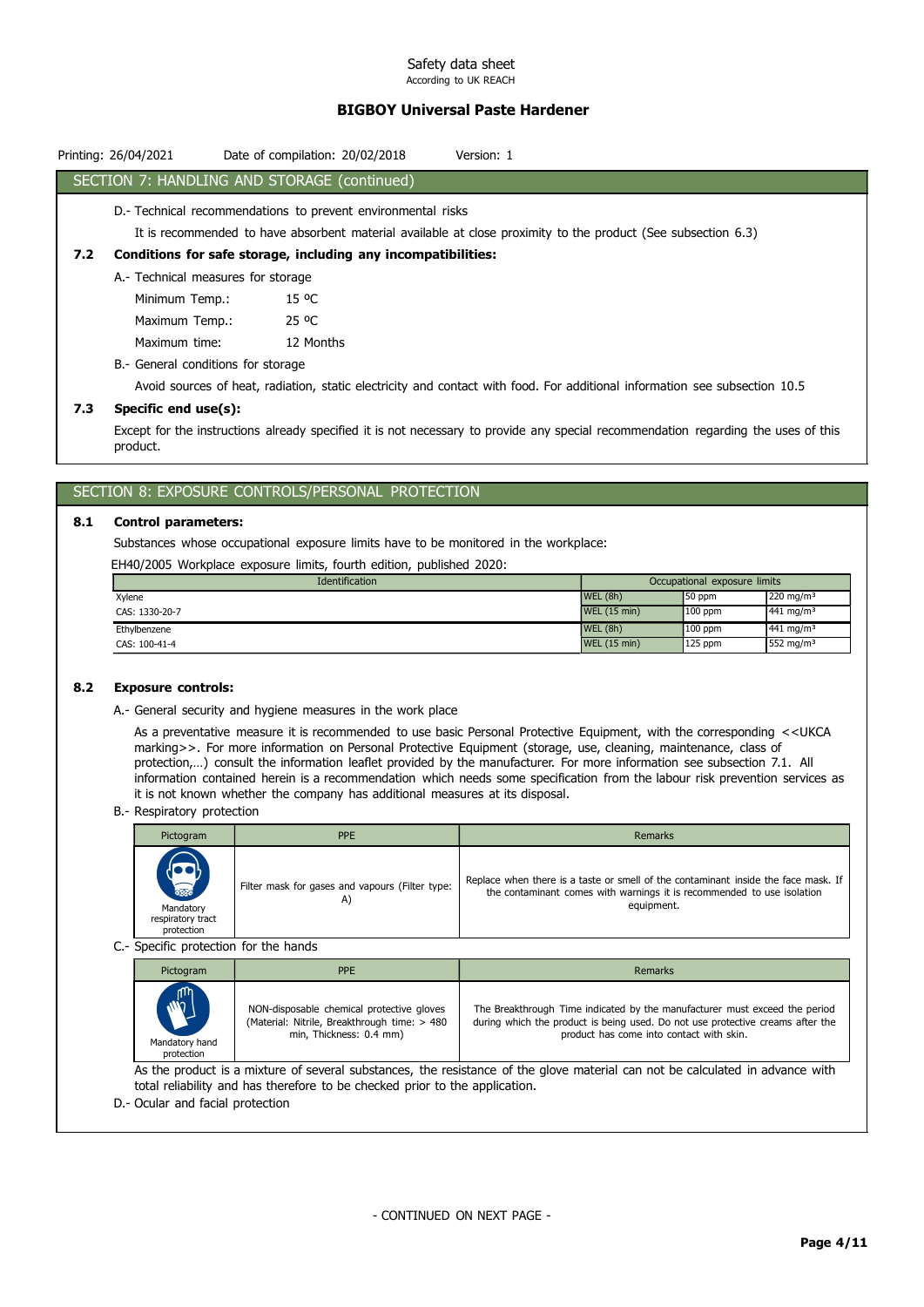# BIGBOY Universal Paste Hardener

| Printing: 26/04/2021                  | Date of compilation: 20/02/2018                                                                           | Version: 1 |                        |                                                                                                                              |
|---------------------------------------|-----------------------------------------------------------------------------------------------------------|------------|------------------------|------------------------------------------------------------------------------------------------------------------------------|
|                                       | SECTION 8: EXPOSURE CONTROLS/PERSONAL PROTECTION (continued)                                              |            |                        |                                                                                                                              |
| Pictogram                             | <b>PPE</b>                                                                                                |            |                        | Remarks                                                                                                                      |
| Mandatory face<br>protection          | Panoramic glasses against splash/projections.                                                             |            |                        | Clean daily and disinfect periodically according to the manufacturer's instructions.<br>Use if there is a risk of splashing. |
| E.- Body protection                   |                                                                                                           |            |                        |                                                                                                                              |
| Pictogram                             | <b>PPE</b>                                                                                                |            |                        | Remarks                                                                                                                      |
| Mandatory complete<br>body protection | Disposable clothing for protection against<br>chemical risks, with antistatic and fireproof<br>properties |            |                        | For professional use only. Clean periodically according to the manufacturer's<br>instructions.                               |
| Mandatory foot<br>protection          | Safety footwear for protection against chemical<br>risk, with antistatic and heat resistant properties    |            |                        | Replace boots at any sign of deterioration.                                                                                  |
| F.- Additional emergency measures     |                                                                                                           |            |                        |                                                                                                                              |
| Emergency measure                     | <b>Standards</b>                                                                                          |            | Emergency measure      | <b>Standards</b>                                                                                                             |
| Emergency shower                      | ANSI Z358-1<br>ISO 3864-1:2011, ISO 3864-4:2011                                                           |            | ை+<br>Eyewash stations | DIN 12 899<br>ISO 3864-1:2011, ISO 3864-4:2011                                                                               |

### Environmental exposure controls:

In accordance with the community legislation for the protection of the environment it is recommended to avoid environmental spillage of both the product and its container. For additional information see subsection 7.1.D

# SECTION 9: PHYSICAL AND CHEMICAL PROPERTIES

# 9.1 Information on basic physical and chemical properties:

For complete information see the product datasheet.

| Appearance:                                                                                        |                        |
|----------------------------------------------------------------------------------------------------|------------------------|
| Physical state at 20 °C:                                                                           | Liquid                 |
| Appearance:                                                                                        | Fluid                  |
| Colour:                                                                                            | Colourless             |
| Odour:                                                                                             | Characteristic         |
| Odour threshold:                                                                                   | Non-applicable *       |
| <b>Volatility:</b>                                                                                 |                        |
| Boiling point at atmospheric pressure:                                                             | 139 °C                 |
| Vapour pressure at 20 °C:                                                                          | 696 Pa                 |
| Vapour pressure at 50 °C:                                                                          | 3859.79 Pa (3.86 kPa)  |
| Evaporation rate at 20 °C:                                                                         | Non-applicable *       |
| <b>Product description:</b>                                                                        |                        |
| Density at 20 °C:                                                                                  | 1000 kg/m <sup>3</sup> |
| Relative density at 20 °C:                                                                         | Non-applicable *       |
| Dynamic viscosity at 20 °C:                                                                        | 3000 cP                |
| Kinematic viscosity at 20 °C:                                                                      | 3026.42 cSt            |
| Kinematic viscosity at 40 °C:                                                                      | Non-applicable *       |
| Concentration:                                                                                     | Non-applicable *       |
| *Not relevant due to the nature of the product, not providing information property of its hazards. |                        |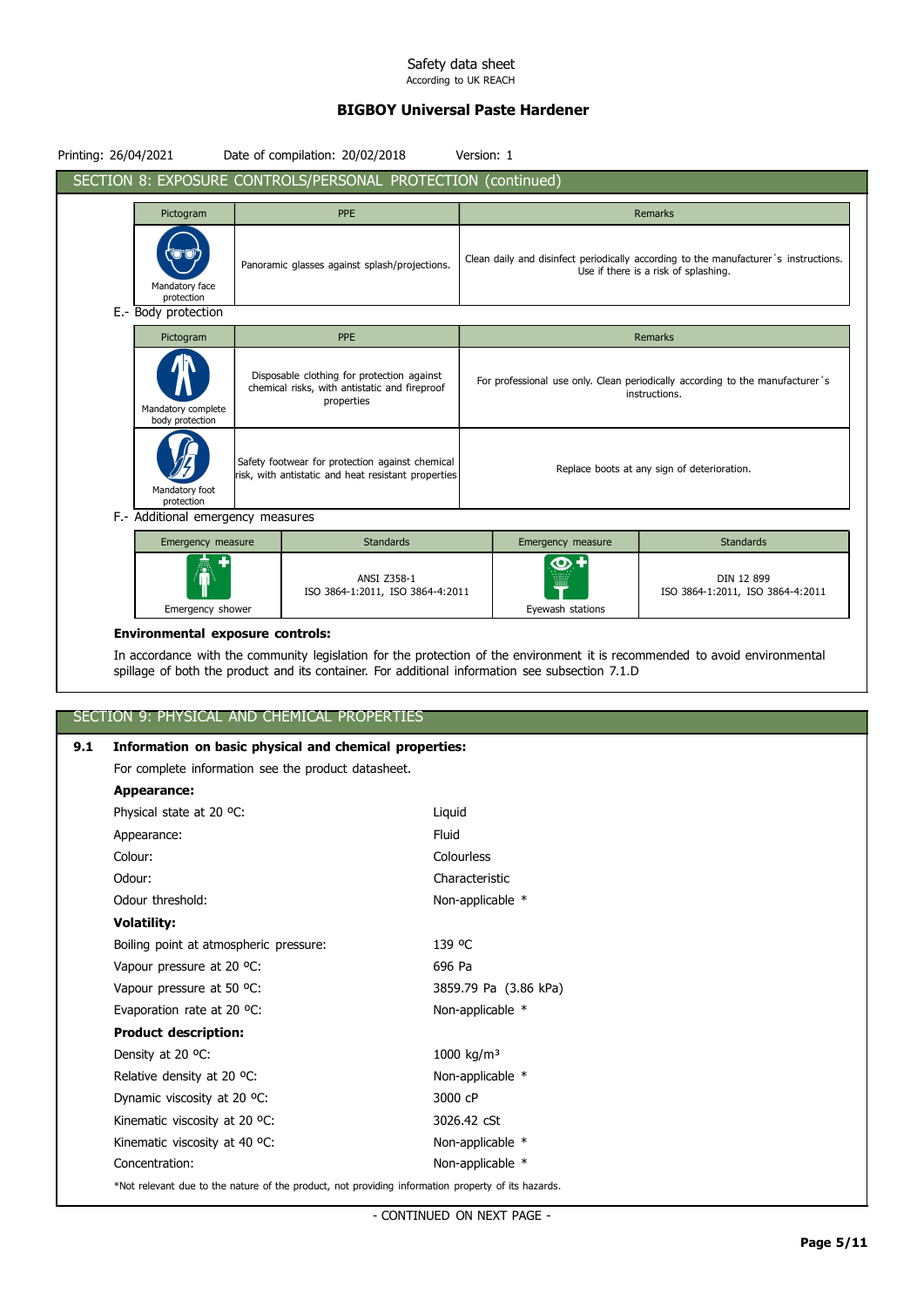# BIGBOY Universal Paste Hardener

|     | Printing: 26/04/2021          | Date of compilation: 20/02/2018                                                                    | Version: 1       |  |
|-----|-------------------------------|----------------------------------------------------------------------------------------------------|------------------|--|
|     |                               | SECTION 9: PHYSICAL AND CHEMICAL PROPERTIES                                                        | (continued)      |  |
|     | pH:                           |                                                                                                    | Non-applicable * |  |
|     | Vapour density at 20 °C:      |                                                                                                    | Non-applicable * |  |
|     |                               | Partition coefficient n-octanol/water 20 °C:                                                       | Non-applicable * |  |
|     | Solubility in water at 20 °C: |                                                                                                    |                  |  |
|     | Solubility properties:        |                                                                                                    | Non-applicable * |  |
|     | Decomposition temperature:    |                                                                                                    | Non-applicable * |  |
|     | Melting point/freezing point: |                                                                                                    | Non-applicable * |  |
|     | Explosive properties:         |                                                                                                    | Non-applicable * |  |
|     | Oxidising properties:         |                                                                                                    | Non-applicable * |  |
|     | <b>Flammability:</b>          |                                                                                                    |                  |  |
|     | Flash Point:                  |                                                                                                    | 28 °C            |  |
|     | Heat of combustion:           |                                                                                                    | Non-applicable * |  |
|     | Flammability (solid, gas):    |                                                                                                    | Non-applicable * |  |
|     | Autoignition temperature:     |                                                                                                    | 315 °C           |  |
|     | Lower flammability limit:     |                                                                                                    | Not available    |  |
|     | Upper flammability limit:     |                                                                                                    | Not available    |  |
|     | <b>Explosive:</b>             |                                                                                                    |                  |  |
|     | Lower explosive limit:        |                                                                                                    | Non-applicable * |  |
|     | Upper explosive limit:        |                                                                                                    | Non-applicable * |  |
| 9.2 | <b>Other information:</b>     |                                                                                                    |                  |  |
|     | Surface tension at 20 °C:     |                                                                                                    | Non-applicable * |  |
|     | Refraction index:             |                                                                                                    | Non-applicable * |  |
|     |                               | *Not relevant due to the nature of the product, not providing information property of its hazards. |                  |  |

# SECTION 10: STABILITY AND REACTIVITY

#### 10.1 Reactivity:

No hazardous reactions are expected because the product is stable under recommended storage conditions. See section 7.

### 10.2 Chemical stability:

Chemically stable under the conditions of storage, handling and use.

### 10.3 Possibility of hazardous reactions:

Under the specified conditions, hazardous reactions that lead to excessive temperatures or pressure are not expected.

## 10.4 Conditions to avoid:

Applicable for handling and storage at room temperature:

| Shock and friction | Contact with air | Increase in temperature | Sunlight            | Humidity       |
|--------------------|------------------|-------------------------|---------------------|----------------|
| Not applicable     | Not applicable   | Risk<br>f combustion    | Avoid direct impact | Not applicable |
|                    |                  |                         |                     |                |

# 10.5 Incompatible materials:

| <b>Others</b><br>Combustible materials<br>Water<br>Oxidising materials<br>Acids                                    |
|--------------------------------------------------------------------------------------------------------------------|
| Not applicable<br>No<br>: applicable<br>Avoid alkalis or strong bases<br>Avoid direct impact<br>Avoid strong acids |

# 10.6 Hazardous decomposition products:

See subsection 10.3, 10.4 and 10.5 to find out the specific decomposition products. Depending on the decomposition conditions, complex mixtures of chemical substances can be released: carbon dioxide (CO2), carbon monoxide and other organic compounds.

# SECTION 11: TOXICOLOGICAL INFORMATION

## 11.1 Information on toxicological effects: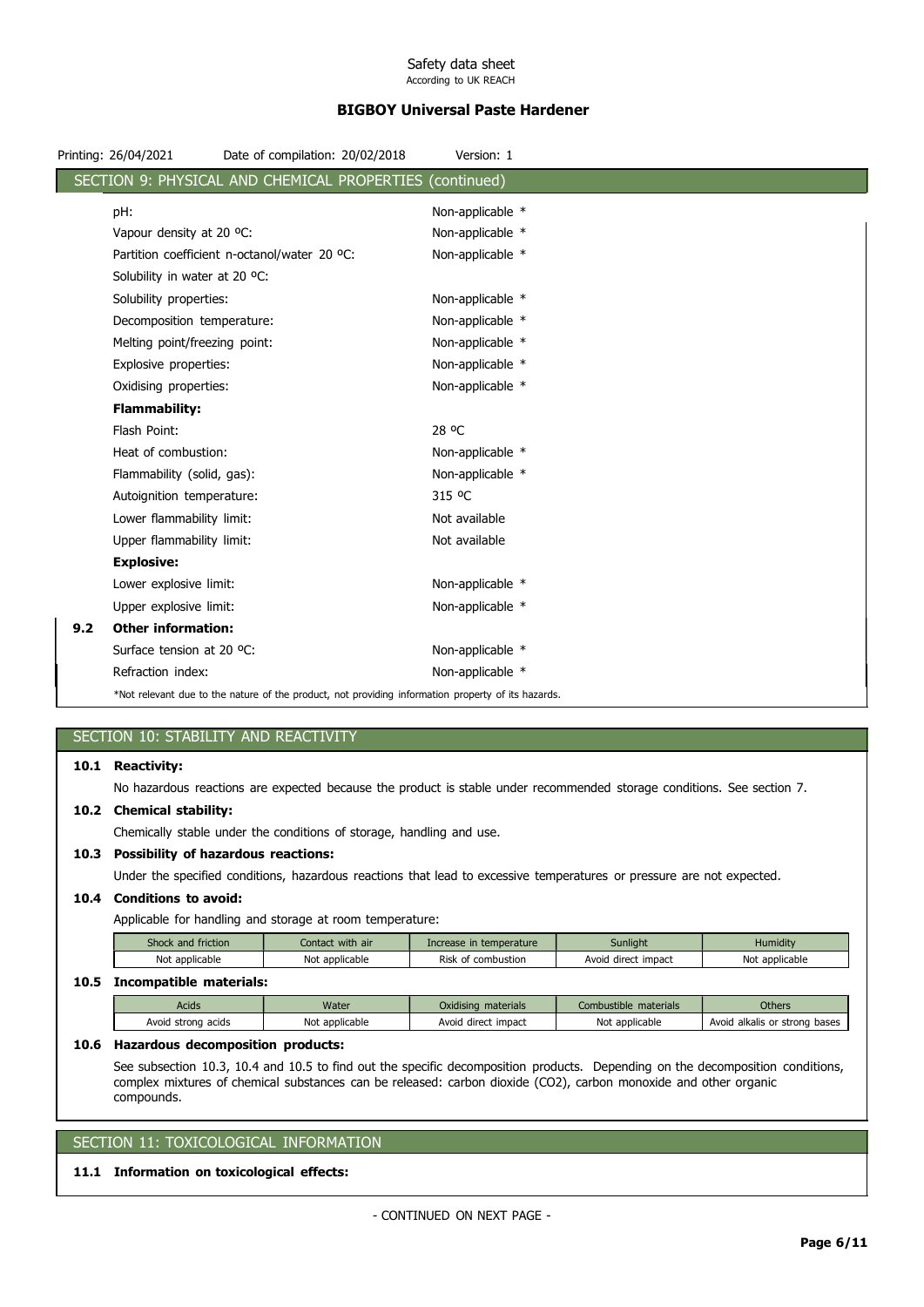# BIGBOY Universal Paste Hardener

| SECTION 11: TOXICOLOGICAL INFORMATION (continued)<br>The experimental information related to the toxicological properties of the product itself is not available<br>Dangerous health implications:<br>In case of exposure that is repetitive, prolonged or at concentrations higher than the recommended occupational exposure limits,<br>adverse effects on health may result, depending on the means of exposure:<br>A- Ingestion (acute effect):<br>- Acute toxicity : Based on available data, the classification criteria are not met, as it does not contain substances classified<br>as dangerous for consumption. For more information see section 3.<br>- Corrosivity/Irritability: The consumption of a considerable dose can cause irritation in the throat, abdominal pain, nausea<br>and vomiting.<br>B- Inhalation (acute effect):<br>- Acute toxicity : Exposure in high concentration can interfere with the central nervous system causing headache, dizziness,<br>vertigo, nausea, vomiting, confusion, and in serious cases, loss of consciousness.<br>- Corrosivity/Irritability: Causes irritation in respiratory passages, which is normally reversible and limited to the upper<br>respiratory passages.<br>C- Contact with the skin and the eyes (acute effect):<br>- Contact with the skin: Produces skin inflammation.<br>- Contact with the eyes: Produces eye damage after contact.<br>D- CMR effects (carcinogenicity, mutagenicity and toxicity to reproduction):<br>- Carcinogenicity: Based on available data, the classification criteria are not met, as it does not contain substances classified<br>as dangerous for the effects mentioned. For more information see section 3.<br>IARC: Xylene (3); Ethylbenzene (2B)<br>- Mutagenicity: Based on available data, the classification criteria are not met, as it does not contain substances classified as<br>dangerous for this effect. For more information see section 3.<br>- Reproductive toxicity: Based on available data, the classification criteria are not met, as it does not contain substances<br>classified as dangerous for this effect. For more information see section 3.<br>E- Sensitizing effects:<br>- Respiratory: Based on available data, the classification criteria are not met. However, it contains substances classified as<br>dangerous with sensitising effects. For more information see section 3.<br>- Cutaneous: Prolonged contact with the skin can result in episodes of allergic contact dermatitis.<br>F- Specific target organ toxicity (STOT) - single exposure:<br>Causes irritation in respiratory passages, which is normally reversible and limited to the upper respiratory passages.<br>G- Specific target organ toxicity (STOT)-repeated exposure:<br>Specific target organ toxicity (STOT)-repeated exposure: Exposure in high concentration can interfere with the central<br>nervous system causing headache, dizziness, vertigo, nausea, vomiting, confusion, and in serious cases, loss of<br>consciousness.<br>- Skin: Based on available data, the classification criteria are not met, as it does not contain substances classified as<br>dangerous for this effect. For more information see section 3.<br>H- Aspiration hazard:<br>Based on available data, the classification criteria are not met. However, it does contain substances classified as dangerous<br>for this effect. For more information see section 3.<br><b>Other information:</b><br>Non-applicable<br>Specific toxicology information on the substances:<br>Identification<br>Acute toxicity<br>Genus<br>LD50 oral<br>2100 mg/kg<br>Rat<br>Xylene<br>LD50 dermal<br>1100 mg/kg<br>Rat<br>CAS: 1330-20-7<br>LC50 inhalation<br>11 mg/L (4 h) (ATEi)<br>LD50 oral<br>5100 mg/kg<br>Hexamethylene diisocyanate, oligomers<br>Rat<br>LD50 dermal<br>>5000 mg/kg<br>CAS: 28182-81-2 | Printing: 26/04/2021 | Date of compilation: 20/02/2018 | Version: 1 |                 |                      |  |
|-----------------------------------------------------------------------------------------------------------------------------------------------------------------------------------------------------------------------------------------------------------------------------------------------------------------------------------------------------------------------------------------------------------------------------------------------------------------------------------------------------------------------------------------------------------------------------------------------------------------------------------------------------------------------------------------------------------------------------------------------------------------------------------------------------------------------------------------------------------------------------------------------------------------------------------------------------------------------------------------------------------------------------------------------------------------------------------------------------------------------------------------------------------------------------------------------------------------------------------------------------------------------------------------------------------------------------------------------------------------------------------------------------------------------------------------------------------------------------------------------------------------------------------------------------------------------------------------------------------------------------------------------------------------------------------------------------------------------------------------------------------------------------------------------------------------------------------------------------------------------------------------------------------------------------------------------------------------------------------------------------------------------------------------------------------------------------------------------------------------------------------------------------------------------------------------------------------------------------------------------------------------------------------------------------------------------------------------------------------------------------------------------------------------------------------------------------------------------------------------------------------------------------------------------------------------------------------------------------------------------------------------------------------------------------------------------------------------------------------------------------------------------------------------------------------------------------------------------------------------------------------------------------------------------------------------------------------------------------------------------------------------------------------------------------------------------------------------------------------------------------------------------------------------------------------------------------------------------------------------------------------------------------------------------------------------------------------------------------------------------------------------------------------------------------------------------------------------------------------------------------------------------------------------------------------------------------------------------------------------------------------------------------------------------------------------------------------------------------------------------------------------------------------------------------------------------------------------------------------------------------------------------------|----------------------|---------------------------------|------------|-----------------|----------------------|--|
|                                                                                                                                                                                                                                                                                                                                                                                                                                                                                                                                                                                                                                                                                                                                                                                                                                                                                                                                                                                                                                                                                                                                                                                                                                                                                                                                                                                                                                                                                                                                                                                                                                                                                                                                                                                                                                                                                                                                                                                                                                                                                                                                                                                                                                                                                                                                                                                                                                                                                                                                                                                                                                                                                                                                                                                                                                                                                                                                                                                                                                                                                                                                                                                                                                                                                                                                                                                                                                                                                                                                                                                                                                                                                                                                                                                                                                                                                                     |                      |                                 |            |                 |                      |  |
|                                                                                                                                                                                                                                                                                                                                                                                                                                                                                                                                                                                                                                                                                                                                                                                                                                                                                                                                                                                                                                                                                                                                                                                                                                                                                                                                                                                                                                                                                                                                                                                                                                                                                                                                                                                                                                                                                                                                                                                                                                                                                                                                                                                                                                                                                                                                                                                                                                                                                                                                                                                                                                                                                                                                                                                                                                                                                                                                                                                                                                                                                                                                                                                                                                                                                                                                                                                                                                                                                                                                                                                                                                                                                                                                                                                                                                                                                                     |                      |                                 |            |                 |                      |  |
|                                                                                                                                                                                                                                                                                                                                                                                                                                                                                                                                                                                                                                                                                                                                                                                                                                                                                                                                                                                                                                                                                                                                                                                                                                                                                                                                                                                                                                                                                                                                                                                                                                                                                                                                                                                                                                                                                                                                                                                                                                                                                                                                                                                                                                                                                                                                                                                                                                                                                                                                                                                                                                                                                                                                                                                                                                                                                                                                                                                                                                                                                                                                                                                                                                                                                                                                                                                                                                                                                                                                                                                                                                                                                                                                                                                                                                                                                                     |                      |                                 |            |                 |                      |  |
|                                                                                                                                                                                                                                                                                                                                                                                                                                                                                                                                                                                                                                                                                                                                                                                                                                                                                                                                                                                                                                                                                                                                                                                                                                                                                                                                                                                                                                                                                                                                                                                                                                                                                                                                                                                                                                                                                                                                                                                                                                                                                                                                                                                                                                                                                                                                                                                                                                                                                                                                                                                                                                                                                                                                                                                                                                                                                                                                                                                                                                                                                                                                                                                                                                                                                                                                                                                                                                                                                                                                                                                                                                                                                                                                                                                                                                                                                                     |                      |                                 |            |                 |                      |  |
|                                                                                                                                                                                                                                                                                                                                                                                                                                                                                                                                                                                                                                                                                                                                                                                                                                                                                                                                                                                                                                                                                                                                                                                                                                                                                                                                                                                                                                                                                                                                                                                                                                                                                                                                                                                                                                                                                                                                                                                                                                                                                                                                                                                                                                                                                                                                                                                                                                                                                                                                                                                                                                                                                                                                                                                                                                                                                                                                                                                                                                                                                                                                                                                                                                                                                                                                                                                                                                                                                                                                                                                                                                                                                                                                                                                                                                                                                                     |                      |                                 |            |                 |                      |  |
|                                                                                                                                                                                                                                                                                                                                                                                                                                                                                                                                                                                                                                                                                                                                                                                                                                                                                                                                                                                                                                                                                                                                                                                                                                                                                                                                                                                                                                                                                                                                                                                                                                                                                                                                                                                                                                                                                                                                                                                                                                                                                                                                                                                                                                                                                                                                                                                                                                                                                                                                                                                                                                                                                                                                                                                                                                                                                                                                                                                                                                                                                                                                                                                                                                                                                                                                                                                                                                                                                                                                                                                                                                                                                                                                                                                                                                                                                                     |                      |                                 |            |                 |                      |  |
|                                                                                                                                                                                                                                                                                                                                                                                                                                                                                                                                                                                                                                                                                                                                                                                                                                                                                                                                                                                                                                                                                                                                                                                                                                                                                                                                                                                                                                                                                                                                                                                                                                                                                                                                                                                                                                                                                                                                                                                                                                                                                                                                                                                                                                                                                                                                                                                                                                                                                                                                                                                                                                                                                                                                                                                                                                                                                                                                                                                                                                                                                                                                                                                                                                                                                                                                                                                                                                                                                                                                                                                                                                                                                                                                                                                                                                                                                                     |                      |                                 |            |                 |                      |  |
|                                                                                                                                                                                                                                                                                                                                                                                                                                                                                                                                                                                                                                                                                                                                                                                                                                                                                                                                                                                                                                                                                                                                                                                                                                                                                                                                                                                                                                                                                                                                                                                                                                                                                                                                                                                                                                                                                                                                                                                                                                                                                                                                                                                                                                                                                                                                                                                                                                                                                                                                                                                                                                                                                                                                                                                                                                                                                                                                                                                                                                                                                                                                                                                                                                                                                                                                                                                                                                                                                                                                                                                                                                                                                                                                                                                                                                                                                                     |                      |                                 |            |                 |                      |  |
|                                                                                                                                                                                                                                                                                                                                                                                                                                                                                                                                                                                                                                                                                                                                                                                                                                                                                                                                                                                                                                                                                                                                                                                                                                                                                                                                                                                                                                                                                                                                                                                                                                                                                                                                                                                                                                                                                                                                                                                                                                                                                                                                                                                                                                                                                                                                                                                                                                                                                                                                                                                                                                                                                                                                                                                                                                                                                                                                                                                                                                                                                                                                                                                                                                                                                                                                                                                                                                                                                                                                                                                                                                                                                                                                                                                                                                                                                                     |                      |                                 |            |                 |                      |  |
|                                                                                                                                                                                                                                                                                                                                                                                                                                                                                                                                                                                                                                                                                                                                                                                                                                                                                                                                                                                                                                                                                                                                                                                                                                                                                                                                                                                                                                                                                                                                                                                                                                                                                                                                                                                                                                                                                                                                                                                                                                                                                                                                                                                                                                                                                                                                                                                                                                                                                                                                                                                                                                                                                                                                                                                                                                                                                                                                                                                                                                                                                                                                                                                                                                                                                                                                                                                                                                                                                                                                                                                                                                                                                                                                                                                                                                                                                                     |                      |                                 |            |                 |                      |  |
|                                                                                                                                                                                                                                                                                                                                                                                                                                                                                                                                                                                                                                                                                                                                                                                                                                                                                                                                                                                                                                                                                                                                                                                                                                                                                                                                                                                                                                                                                                                                                                                                                                                                                                                                                                                                                                                                                                                                                                                                                                                                                                                                                                                                                                                                                                                                                                                                                                                                                                                                                                                                                                                                                                                                                                                                                                                                                                                                                                                                                                                                                                                                                                                                                                                                                                                                                                                                                                                                                                                                                                                                                                                                                                                                                                                                                                                                                                     |                      |                                 |            |                 |                      |  |
|                                                                                                                                                                                                                                                                                                                                                                                                                                                                                                                                                                                                                                                                                                                                                                                                                                                                                                                                                                                                                                                                                                                                                                                                                                                                                                                                                                                                                                                                                                                                                                                                                                                                                                                                                                                                                                                                                                                                                                                                                                                                                                                                                                                                                                                                                                                                                                                                                                                                                                                                                                                                                                                                                                                                                                                                                                                                                                                                                                                                                                                                                                                                                                                                                                                                                                                                                                                                                                                                                                                                                                                                                                                                                                                                                                                                                                                                                                     |                      |                                 |            |                 |                      |  |
|                                                                                                                                                                                                                                                                                                                                                                                                                                                                                                                                                                                                                                                                                                                                                                                                                                                                                                                                                                                                                                                                                                                                                                                                                                                                                                                                                                                                                                                                                                                                                                                                                                                                                                                                                                                                                                                                                                                                                                                                                                                                                                                                                                                                                                                                                                                                                                                                                                                                                                                                                                                                                                                                                                                                                                                                                                                                                                                                                                                                                                                                                                                                                                                                                                                                                                                                                                                                                                                                                                                                                                                                                                                                                                                                                                                                                                                                                                     |                      |                                 |            |                 |                      |  |
|                                                                                                                                                                                                                                                                                                                                                                                                                                                                                                                                                                                                                                                                                                                                                                                                                                                                                                                                                                                                                                                                                                                                                                                                                                                                                                                                                                                                                                                                                                                                                                                                                                                                                                                                                                                                                                                                                                                                                                                                                                                                                                                                                                                                                                                                                                                                                                                                                                                                                                                                                                                                                                                                                                                                                                                                                                                                                                                                                                                                                                                                                                                                                                                                                                                                                                                                                                                                                                                                                                                                                                                                                                                                                                                                                                                                                                                                                                     |                      |                                 |            |                 |                      |  |
|                                                                                                                                                                                                                                                                                                                                                                                                                                                                                                                                                                                                                                                                                                                                                                                                                                                                                                                                                                                                                                                                                                                                                                                                                                                                                                                                                                                                                                                                                                                                                                                                                                                                                                                                                                                                                                                                                                                                                                                                                                                                                                                                                                                                                                                                                                                                                                                                                                                                                                                                                                                                                                                                                                                                                                                                                                                                                                                                                                                                                                                                                                                                                                                                                                                                                                                                                                                                                                                                                                                                                                                                                                                                                                                                                                                                                                                                                                     |                      |                                 |            |                 |                      |  |
|                                                                                                                                                                                                                                                                                                                                                                                                                                                                                                                                                                                                                                                                                                                                                                                                                                                                                                                                                                                                                                                                                                                                                                                                                                                                                                                                                                                                                                                                                                                                                                                                                                                                                                                                                                                                                                                                                                                                                                                                                                                                                                                                                                                                                                                                                                                                                                                                                                                                                                                                                                                                                                                                                                                                                                                                                                                                                                                                                                                                                                                                                                                                                                                                                                                                                                                                                                                                                                                                                                                                                                                                                                                                                                                                                                                                                                                                                                     |                      |                                 |            |                 |                      |  |
|                                                                                                                                                                                                                                                                                                                                                                                                                                                                                                                                                                                                                                                                                                                                                                                                                                                                                                                                                                                                                                                                                                                                                                                                                                                                                                                                                                                                                                                                                                                                                                                                                                                                                                                                                                                                                                                                                                                                                                                                                                                                                                                                                                                                                                                                                                                                                                                                                                                                                                                                                                                                                                                                                                                                                                                                                                                                                                                                                                                                                                                                                                                                                                                                                                                                                                                                                                                                                                                                                                                                                                                                                                                                                                                                                                                                                                                                                                     |                      |                                 |            |                 |                      |  |
|                                                                                                                                                                                                                                                                                                                                                                                                                                                                                                                                                                                                                                                                                                                                                                                                                                                                                                                                                                                                                                                                                                                                                                                                                                                                                                                                                                                                                                                                                                                                                                                                                                                                                                                                                                                                                                                                                                                                                                                                                                                                                                                                                                                                                                                                                                                                                                                                                                                                                                                                                                                                                                                                                                                                                                                                                                                                                                                                                                                                                                                                                                                                                                                                                                                                                                                                                                                                                                                                                                                                                                                                                                                                                                                                                                                                                                                                                                     |                      |                                 |            |                 |                      |  |
|                                                                                                                                                                                                                                                                                                                                                                                                                                                                                                                                                                                                                                                                                                                                                                                                                                                                                                                                                                                                                                                                                                                                                                                                                                                                                                                                                                                                                                                                                                                                                                                                                                                                                                                                                                                                                                                                                                                                                                                                                                                                                                                                                                                                                                                                                                                                                                                                                                                                                                                                                                                                                                                                                                                                                                                                                                                                                                                                                                                                                                                                                                                                                                                                                                                                                                                                                                                                                                                                                                                                                                                                                                                                                                                                                                                                                                                                                                     |                      |                                 |            |                 |                      |  |
|                                                                                                                                                                                                                                                                                                                                                                                                                                                                                                                                                                                                                                                                                                                                                                                                                                                                                                                                                                                                                                                                                                                                                                                                                                                                                                                                                                                                                                                                                                                                                                                                                                                                                                                                                                                                                                                                                                                                                                                                                                                                                                                                                                                                                                                                                                                                                                                                                                                                                                                                                                                                                                                                                                                                                                                                                                                                                                                                                                                                                                                                                                                                                                                                                                                                                                                                                                                                                                                                                                                                                                                                                                                                                                                                                                                                                                                                                                     |                      |                                 |            |                 |                      |  |
|                                                                                                                                                                                                                                                                                                                                                                                                                                                                                                                                                                                                                                                                                                                                                                                                                                                                                                                                                                                                                                                                                                                                                                                                                                                                                                                                                                                                                                                                                                                                                                                                                                                                                                                                                                                                                                                                                                                                                                                                                                                                                                                                                                                                                                                                                                                                                                                                                                                                                                                                                                                                                                                                                                                                                                                                                                                                                                                                                                                                                                                                                                                                                                                                                                                                                                                                                                                                                                                                                                                                                                                                                                                                                                                                                                                                                                                                                                     |                      |                                 |            |                 |                      |  |
|                                                                                                                                                                                                                                                                                                                                                                                                                                                                                                                                                                                                                                                                                                                                                                                                                                                                                                                                                                                                                                                                                                                                                                                                                                                                                                                                                                                                                                                                                                                                                                                                                                                                                                                                                                                                                                                                                                                                                                                                                                                                                                                                                                                                                                                                                                                                                                                                                                                                                                                                                                                                                                                                                                                                                                                                                                                                                                                                                                                                                                                                                                                                                                                                                                                                                                                                                                                                                                                                                                                                                                                                                                                                                                                                                                                                                                                                                                     |                      |                                 |            |                 |                      |  |
|                                                                                                                                                                                                                                                                                                                                                                                                                                                                                                                                                                                                                                                                                                                                                                                                                                                                                                                                                                                                                                                                                                                                                                                                                                                                                                                                                                                                                                                                                                                                                                                                                                                                                                                                                                                                                                                                                                                                                                                                                                                                                                                                                                                                                                                                                                                                                                                                                                                                                                                                                                                                                                                                                                                                                                                                                                                                                                                                                                                                                                                                                                                                                                                                                                                                                                                                                                                                                                                                                                                                                                                                                                                                                                                                                                                                                                                                                                     |                      |                                 |            |                 |                      |  |
|                                                                                                                                                                                                                                                                                                                                                                                                                                                                                                                                                                                                                                                                                                                                                                                                                                                                                                                                                                                                                                                                                                                                                                                                                                                                                                                                                                                                                                                                                                                                                                                                                                                                                                                                                                                                                                                                                                                                                                                                                                                                                                                                                                                                                                                                                                                                                                                                                                                                                                                                                                                                                                                                                                                                                                                                                                                                                                                                                                                                                                                                                                                                                                                                                                                                                                                                                                                                                                                                                                                                                                                                                                                                                                                                                                                                                                                                                                     |                      |                                 |            | LC50 inhalation | 11 mg/L (4 h) (ATEi) |  |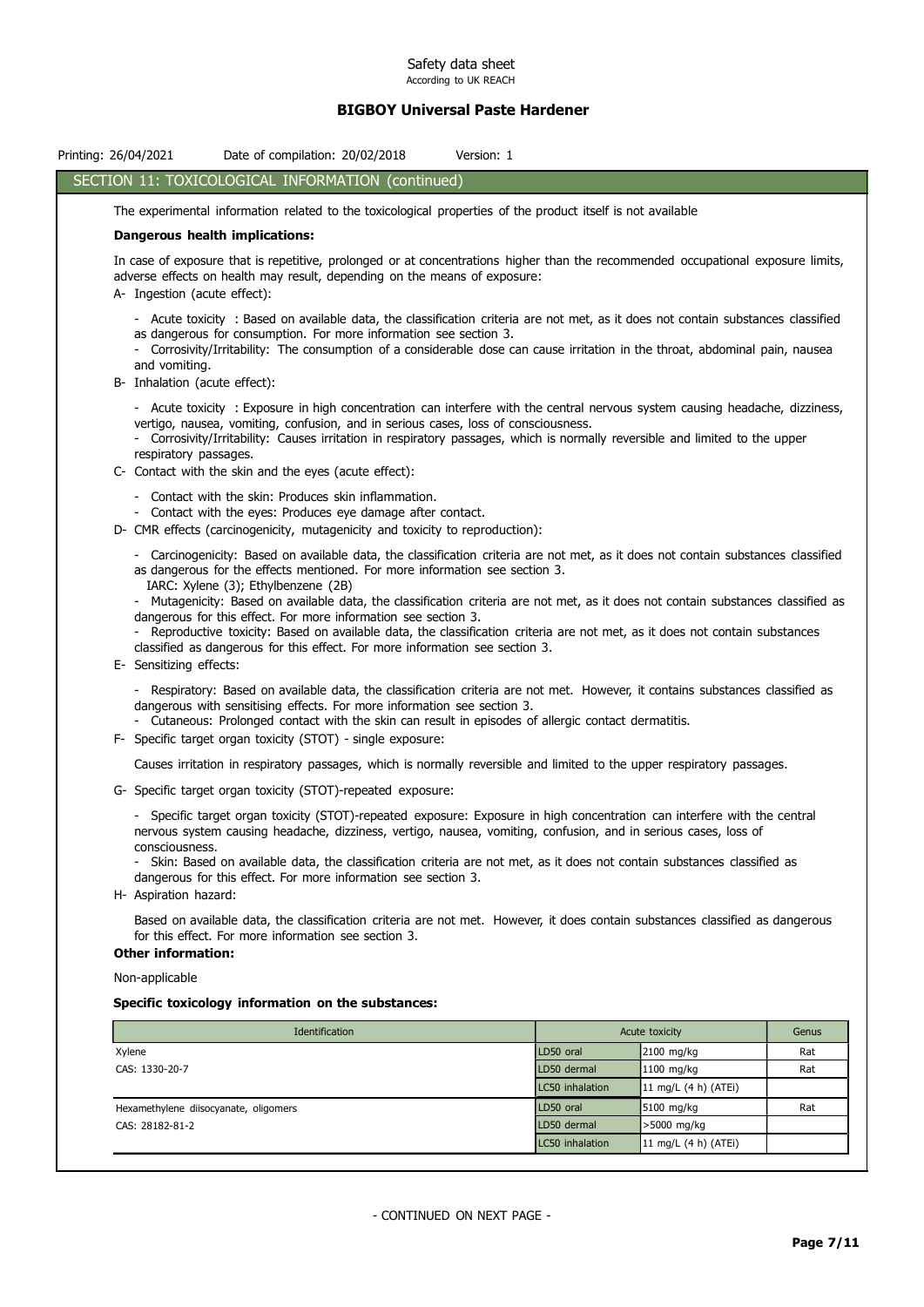# BIGBOY Universal Paste Hardener

| Printing: 26/04/2021        | Date of compilation: 20/02/2018                   | Version: 1 |                 |                     |        |
|-----------------------------|---------------------------------------------------|------------|-----------------|---------------------|--------|
|                             | SECTION 11: TOXICOLOGICAL INFORMATION (continued) |            |                 |                     |        |
|                             | Identification                                    |            |                 | Acute toxicity      | Genus  |
| Ethylbenzene                |                                                   |            | LD50 oral       | 3500 mg/kg          | Rat    |
| CAS: 100-41-4               |                                                   |            | LD50 dermal     | 15354 mg/kg         | Rabbit |
|                             |                                                   |            | LC50 inhalation | 17.2 mg/L $(4 h)$   | Rat    |
| Hexamethylene-di-isocyanate |                                                   |            | LD50 oral       | >5000 mg/kg         |        |
| CAS: 822-06-0               |                                                   |            | LD50 dermal     | >5000 mg/kg         |        |
|                             |                                                   |            | LC50 inhalation | 3 mg/L (4 h) (ATEi) | Rat    |

# SECTION 12: ECOLOGICAL INFORMATION

The experimental information related to the eco-toxicological properties of the product itself is not available

## 12.1 Toxicity:

| Identification                        |             | Acute toxicity             | <b>Species</b>          | Genus      |
|---------------------------------------|-------------|----------------------------|-------------------------|------------|
| Hexamethylene diisocyanate, oligomers | <b>LC50</b> | Non-applicable             |                         |            |
| CAS: 28182-81-2                       | <b>EC50</b> | Non-applicable             |                         |            |
|                                       | <b>EC50</b> | $1000 \text{ mg/L}$ (72 h) | Scenedesmus subspicatus | Algae      |
| Ethylbenzene                          | <b>LC50</b> | $142.3$ mg/L (96 h)        | Pimephales promelas     | Fish       |
| CAS: 100-41-4                         | <b>EC50</b> | 75 mg/L $(48 h)$           | Daphnia magna           | Crustacean |
|                                       | <b>EC50</b> | 63 mg/L $(3 h)$            | Chlorella vulgaris      | Algae      |

# 12.2 Persistence and degradability:

| Identification              |                  | Degradability  |                 | Biodegradability |
|-----------------------------|------------------|----------------|-----------------|------------------|
| Xylene                      | BOD5             | Non-applicable | Concentration   | Non-applicable   |
| CAS: 1330-20-7              | CO <sub>D</sub>  | Non-applicable | Period          | 28 days          |
|                             | BOD5/COD         | Non-applicable | % Biodegradable | 88 %             |
| Ethylbenzene                | BOD <sub>5</sub> | Non-applicable | Concentration   | 100 mg/L         |
| CAS: 100-41-4               | COD              | Non-applicable | Period          | 14 days          |
|                             | BOD5/COD         | Non-applicable | % Biodegradable | 90 %             |
| Hexamethylene-di-isocyanate | BOD5             | Non-applicable | Concentration   | 100 mg/L         |
| CAS: 822-06-0               | CO <sub>D</sub>  | Non-applicable | Period          | 28 days          |
|                             | BOD5/COD         | Non-applicable | % Biodegradable | 28 %             |

## 12.3 Bioaccumulative potential:

| Identification |            | Bioaccumulation potential |
|----------------|------------|---------------------------|
| Xylene         | <b>BCF</b> |                           |
| CAS: 1330-20-7 | Pow Log    | 2.77                      |
|                | Potential  | Low                       |
| Ethylbenzene   | <b>BCF</b> |                           |
| CAS: 100-41-4  | Pow Log    | 3.15                      |
|                | Potential  | <b>Low</b>                |

### 12.4 Mobility in soil:

| Identification |                   | Absorption/desorption | Volatility   |                                          |
|----------------|-------------------|-----------------------|--------------|------------------------------------------|
| Xylene         | Koc               | 202                   | <b>Henry</b> | $1524.86$ Pa $\cdot$ m <sup>3</sup> /mol |
| CAS: 1330-20-7 | <b>Conclusion</b> | Moderate              | Drv soil     | 'Yes                                     |
|                | Surface tension   | Non-applicable        | Moist soil   | <b>Yes</b>                               |
| Ethylbenzene   | Koc               | 520                   | <b>Henry</b> | 798.44 Pa·m <sup>3</sup> /mol            |
| CAS: 100-41-4  | <b>Conclusion</b> | Moderate              | Dry soil     | lYes                                     |
|                | Surface tension   | 2.859E-2 N/m (25 °C)  | Moist soil   | Yes                                      |

# 12.5 Results of PBT and vPvB assessment:

Non-applicable

## 12.6 Other adverse effects:

Not described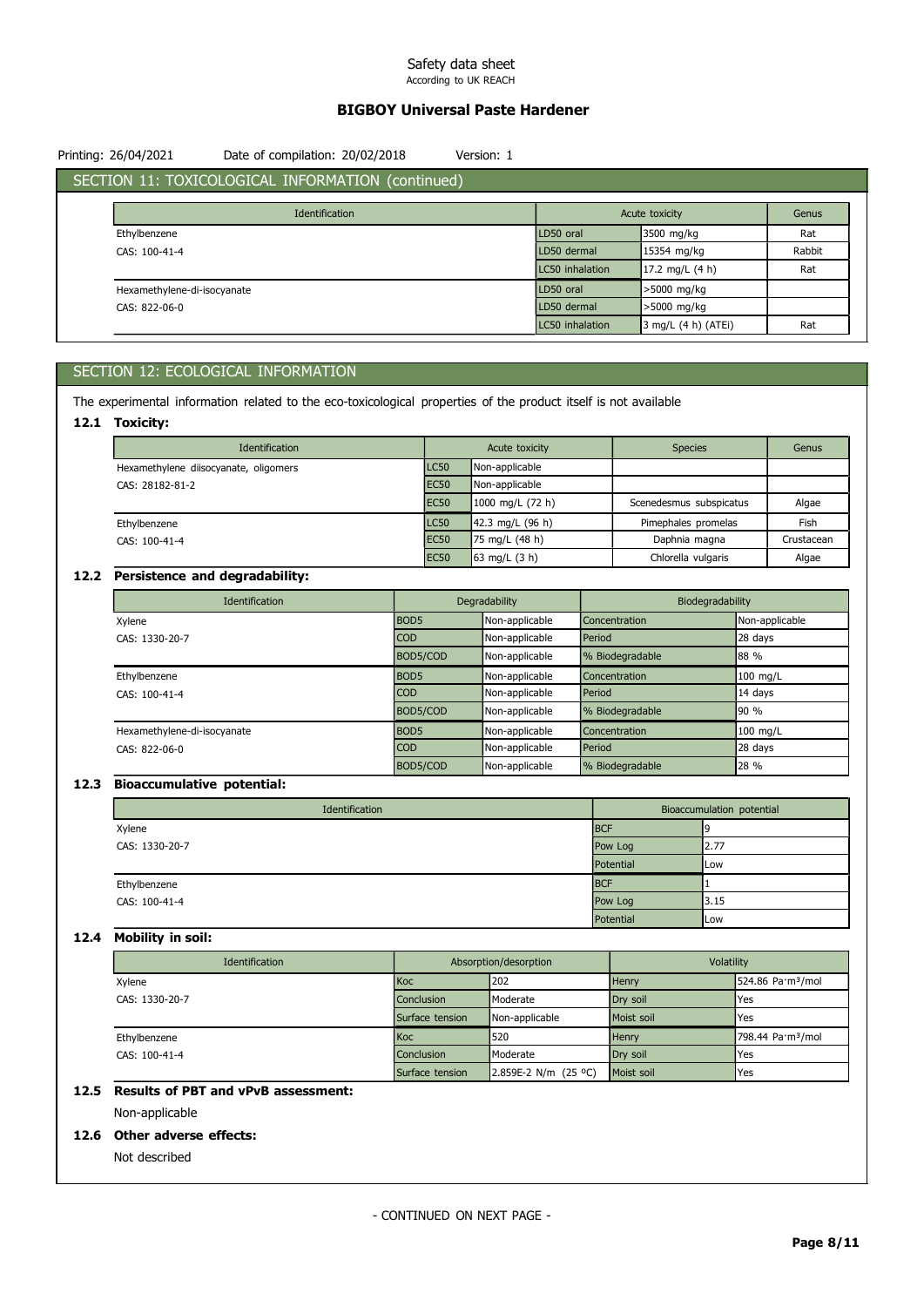# BIGBOY Universal Paste Hardener

| SECTION 13: DISPOSAL CONSIDERATIONS         |                                                                                                     |                                                                                                                                                                                                                                                                                                                                                                                     |
|---------------------------------------------|-----------------------------------------------------------------------------------------------------|-------------------------------------------------------------------------------------------------------------------------------------------------------------------------------------------------------------------------------------------------------------------------------------------------------------------------------------------------------------------------------------|
| 13.1 Waste treatment methods:               |                                                                                                     |                                                                                                                                                                                                                                                                                                                                                                                     |
|                                             | Waste management (disposal and evaluation):                                                         |                                                                                                                                                                                                                                                                                                                                                                                     |
|                                             | recommended disposal down the drain. See paragraph 6.2.<br>Regulations related to waste management: | Consult the authorized waste service manager on the assessment and disposal operations in accordance The Waste Regulations<br>2011, 2011 No. 988. As under 15 01 of the code and in case the container has been in direct contact with the product, it will be<br>processed the same way as the actual product. Otherwise, it will be processed as non-dangerous residue. We do not |
|                                             |                                                                                                     | In accordance with Annex II of UK UK REACH the provisions related to waste management are stated                                                                                                                                                                                                                                                                                    |
| UK legislation: The Waste Regulations 2011. |                                                                                                     |                                                                                                                                                                                                                                                                                                                                                                                     |
| SECTION 14: TRANSPORT INFORMATION           |                                                                                                     |                                                                                                                                                                                                                                                                                                                                                                                     |
| Transport of dangerous goods by land:       |                                                                                                     |                                                                                                                                                                                                                                                                                                                                                                                     |
| With regard to ADR 2021 and RID 2021:       |                                                                                                     |                                                                                                                                                                                                                                                                                                                                                                                     |
|                                             | 14.1 UN number:                                                                                     | UN1263                                                                                                                                                                                                                                                                                                                                                                              |
| $\overline{\mathbf{z}}$                     | 14.2 UN proper shipping name:                                                                       | PAINT RELATED MATERIAL                                                                                                                                                                                                                                                                                                                                                              |
|                                             | 14.3 Transport hazard class(es):                                                                    | 3                                                                                                                                                                                                                                                                                                                                                                                   |
|                                             | Labels:                                                                                             | 3                                                                                                                                                                                                                                                                                                                                                                                   |
|                                             | 14.4 Packing group:                                                                                 | III                                                                                                                                                                                                                                                                                                                                                                                 |
|                                             | 14.5 Environmental hazards:<br>14.6 Special precautions for user                                    | No                                                                                                                                                                                                                                                                                                                                                                                  |
|                                             |                                                                                                     |                                                                                                                                                                                                                                                                                                                                                                                     |
|                                             | Physico-Chemical properties:                                                                        | see section 9                                                                                                                                                                                                                                                                                                                                                                       |
|                                             | 14.7 Transport in bulk according<br>to Annex II of Marpol and<br>the IBC Code:                      | Non-applicable                                                                                                                                                                                                                                                                                                                                                                      |
| Transport of dangerous goods by sea:        |                                                                                                     |                                                                                                                                                                                                                                                                                                                                                                                     |
| With regard to IMDG 39-18:                  |                                                                                                     |                                                                                                                                                                                                                                                                                                                                                                                     |
|                                             | 14.1 UN number:                                                                                     | <b>UN1263</b>                                                                                                                                                                                                                                                                                                                                                                       |
|                                             | 14.2 UN proper shipping name:                                                                       | PAINT RELATED MATERIAL                                                                                                                                                                                                                                                                                                                                                              |
|                                             | 14.3 Transport hazard class(es):                                                                    | 3                                                                                                                                                                                                                                                                                                                                                                                   |
| 翌                                           | Labels:                                                                                             | 3                                                                                                                                                                                                                                                                                                                                                                                   |
|                                             | 14.4 Packing group:<br>14.5 Marine pollutant:                                                       | $\rm III$<br>No                                                                                                                                                                                                                                                                                                                                                                     |
|                                             | 14.6 Special precautions for user                                                                   |                                                                                                                                                                                                                                                                                                                                                                                     |
|                                             | Special regulations:                                                                                | 163, 223, 955, 367                                                                                                                                                                                                                                                                                                                                                                  |
|                                             | EmS Codes:                                                                                          | F-E, S-E                                                                                                                                                                                                                                                                                                                                                                            |
|                                             | Physico-Chemical properties:                                                                        | see section 9                                                                                                                                                                                                                                                                                                                                                                       |
|                                             | Limited quantities:                                                                                 | 5L                                                                                                                                                                                                                                                                                                                                                                                  |
|                                             | Segregation group:                                                                                  | Non-applicable                                                                                                                                                                                                                                                                                                                                                                      |
|                                             | 14.7 Transport in bulk according<br>to Annex II of Marpol and<br>the IBC Code:                      | Non-applicable                                                                                                                                                                                                                                                                                                                                                                      |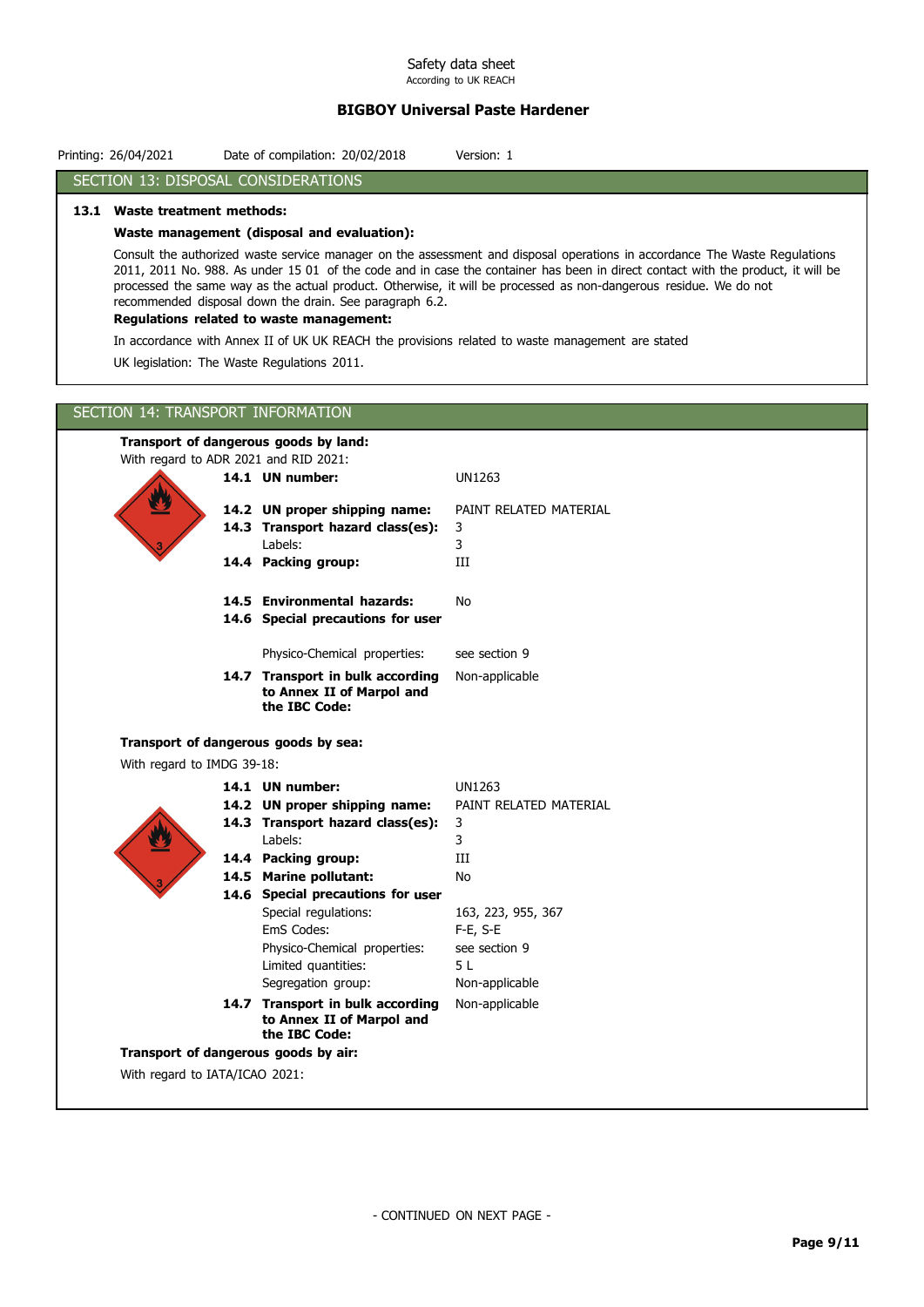# BIGBOY Universal Paste Hardener

| Printing: 26/04/2021                 | Date of compilation: 20/02/2018                                         | Version: 1                                                                                                                                                                                                                                                    |
|--------------------------------------|-------------------------------------------------------------------------|---------------------------------------------------------------------------------------------------------------------------------------------------------------------------------------------------------------------------------------------------------------|
|                                      | SECTION 14: TRANSPORT INFORMATION (continued)                           |                                                                                                                                                                                                                                                               |
|                                      | 14.1 UN number:                                                         | UN1263                                                                                                                                                                                                                                                        |
|                                      | 14.2 UN proper shipping name:                                           | PAINT RELATED MATERIAL                                                                                                                                                                                                                                        |
|                                      | 14.3 Transport hazard class(es):                                        | 3                                                                                                                                                                                                                                                             |
|                                      | Labels:                                                                 | 3                                                                                                                                                                                                                                                             |
|                                      | 14.4 Packing group:                                                     | III                                                                                                                                                                                                                                                           |
|                                      | 14.5 Environmental hazards:                                             | No                                                                                                                                                                                                                                                            |
|                                      | 14.6 Special precautions for user                                       |                                                                                                                                                                                                                                                               |
|                                      | Physico-Chemical properties:                                            | see section 9                                                                                                                                                                                                                                                 |
|                                      | 14.7 Transport in bulk according<br>to Annex II of Marpol and           | Non-applicable                                                                                                                                                                                                                                                |
|                                      | the IBC Code:                                                           |                                                                                                                                                                                                                                                               |
|                                      |                                                                         |                                                                                                                                                                                                                                                               |
|                                      | SECTION 15: REGULATORY INFORMATION                                      |                                                                                                                                                                                                                                                               |
|                                      |                                                                         |                                                                                                                                                                                                                                                               |
|                                      |                                                                         | 15.1 Safety, health and environmental regulations/legislation specific for the substance or mixture:                                                                                                                                                          |
|                                      | Specific provisions in terms of protecting people or the environment:   |                                                                                                                                                                                                                                                               |
| product.                             |                                                                         | It is recommended to use the information included in this safety data sheet as a basis for conducting workplace-specific risk<br>assessments in order to establish the necessary risk prevention measures for the handling, use, storage and disposal of this |
| <b>Other legislation:</b>            |                                                                         |                                                                                                                                                                                                                                                               |
|                                      | The REACH etc. (Amendment etc.) (EU Exit) Regulations 2020.             |                                                                                                                                                                                                                                                               |
| 2019.                                |                                                                         | The Chemicals (Health and Safety) and Genetically Modified Organisms (Contained Use) (Amendment etc.) (EU Exit) Regulations                                                                                                                                   |
| EH40/2005 Workplace exposure limits. | Control of Substances Hazardous to Health Regulations 2002 (as amended) |                                                                                                                                                                                                                                                               |
|                                      |                                                                         | Legislation related to safety data sheets:                                                                                                                                                                                                                    |

This safety data sheet has been designed in accordance with ANNEX II-The REACH etc. (Amendment etc.) (EU Exit) Regulations 2020.

### Texts of the legislative phrases mentioned in section 2:

H315: Causes skin irritation.

- H335: May cause respiratory irritation.
- H373: May cause damage to organs through prolonged or repeated exposure through ingestion.
- H317: May cause an allergic skin reaction.
- H332: Harmful if inhaled.
- H226: Flammable liquid and vapour.
- H319: Causes serious eye irritation.

## Texts of the legislative phrases mentioned in section 3:

The phrases indicated do not refer to the product itself; they are present merely for informative purposes and refer to the individual components which appear in section 3

# GB CLP Regulation:

Acute Tox. 3: H331 - Toxic if inhaled. Acute Tox. 4: H312+H332 - Harmful in contact with skin or if inhaled. Acute Tox. 4: H332 - Harmful if inhaled. Asp. Tox. 1: H304 - May be fatal if swallowed and enters airways. Eye Irrit. 2: H319 - Causes serious eye irritation. Flam. Liq. 2: H225 - Highly flammable liquid and vapour. Flam. Liq. 3: H226 - Flammable liquid and vapour. Resp. Sens. 1: H334 - May cause allergy or asthma symptoms or breathing difficulties if inhaled. Skin Irrit. 2: H315 - Causes skin irritation. Skin Sens. 1: H317 - May cause an allergic skin reaction. STOT RE 2: H373 - May cause damage to organs through prolonged or repeated exposure through ingestion. STOT RE 2: H373 - May cause damage to organs through prolonged or repeated exposure. STOT SE 3: H335 - May cause respiratory irritation.

## Advice related to training: